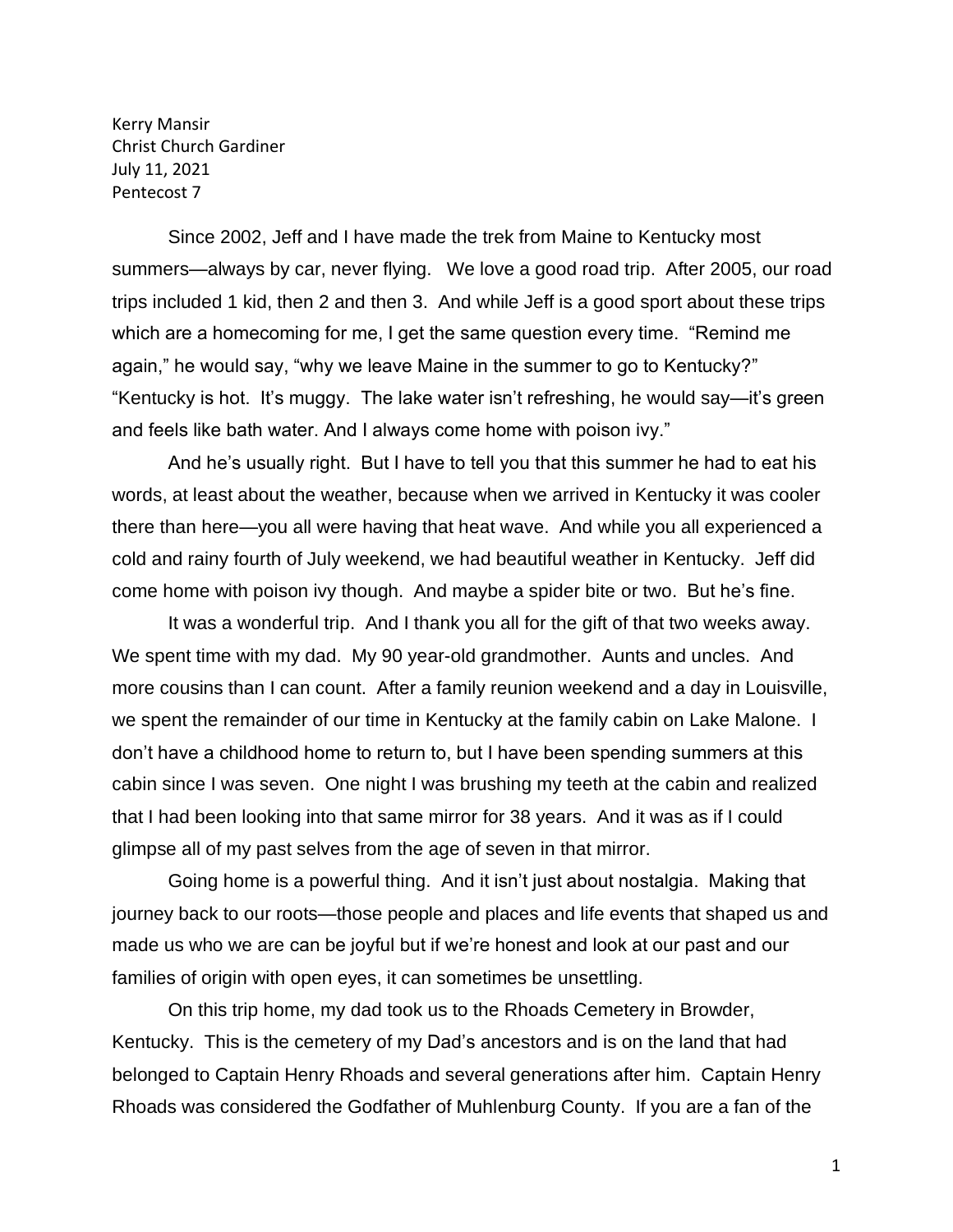singer John Prine, you will remember the song where he sings, "Daddy won't you take me back to Muhlenburg County, down by the Green River where Paradise lay."

That's where most of my people come from, beginning with Captain Henry Rhoads who fought in the Revolutionary War under General Muhlenburg and led a group of settlers, mainly of German descent, west to settle in Kentucky where there were grants of land being given for military service. Captain Rhoads served in the Kentucky Legislature and when a new county was formed where he had land, he named it after his former General.

It was interesting to walk among the gravestones in the cemetery. They were clearly a religious family—his sons having biblical names like David, Solomon and Absalom, Jacob and Daniel. My great-grandfather was Calvin Eden, and I was always fascinated by the choice of Eden for his middle name. Jeff and I gave that middle name to Catherine.

I spent some time researching Henry Rhoads after our visit to the cemetery. And because of the Sacred Ground group that I was a part of this past year, I asked questions while reading about the Rhoads family history that I may not otherwise have asked.

If you don't know about Sacred Ground, it's a curriculum to be undertaken in small groups that invites participants to walk back through history in order to peel away the layers that brought us to today, and to do so in a personal way, reflecting on family histories and stories, as well as important narratives that shape the collective American story. It asks genuine questions of our history, particularly around the issue of race, and asks us to be humble students of our past, acknowledging the harms done and the harms endured. <https://www.episcopalchurch.org/sacred-ground/invitation/>

So as I was reading about the settlement of this part of Kentucky by Henry Rhoads and others, I noticed that as they were moving in, they built fortifications along the river to provide refuge in the case of what one document called, "Indian attacks." Reading that made me realize that of course, the land that was being given to these settlers for military service was not land that was uninhabited. Native Americans had made it their home for thousands of years. So I had to ask, "What happened to those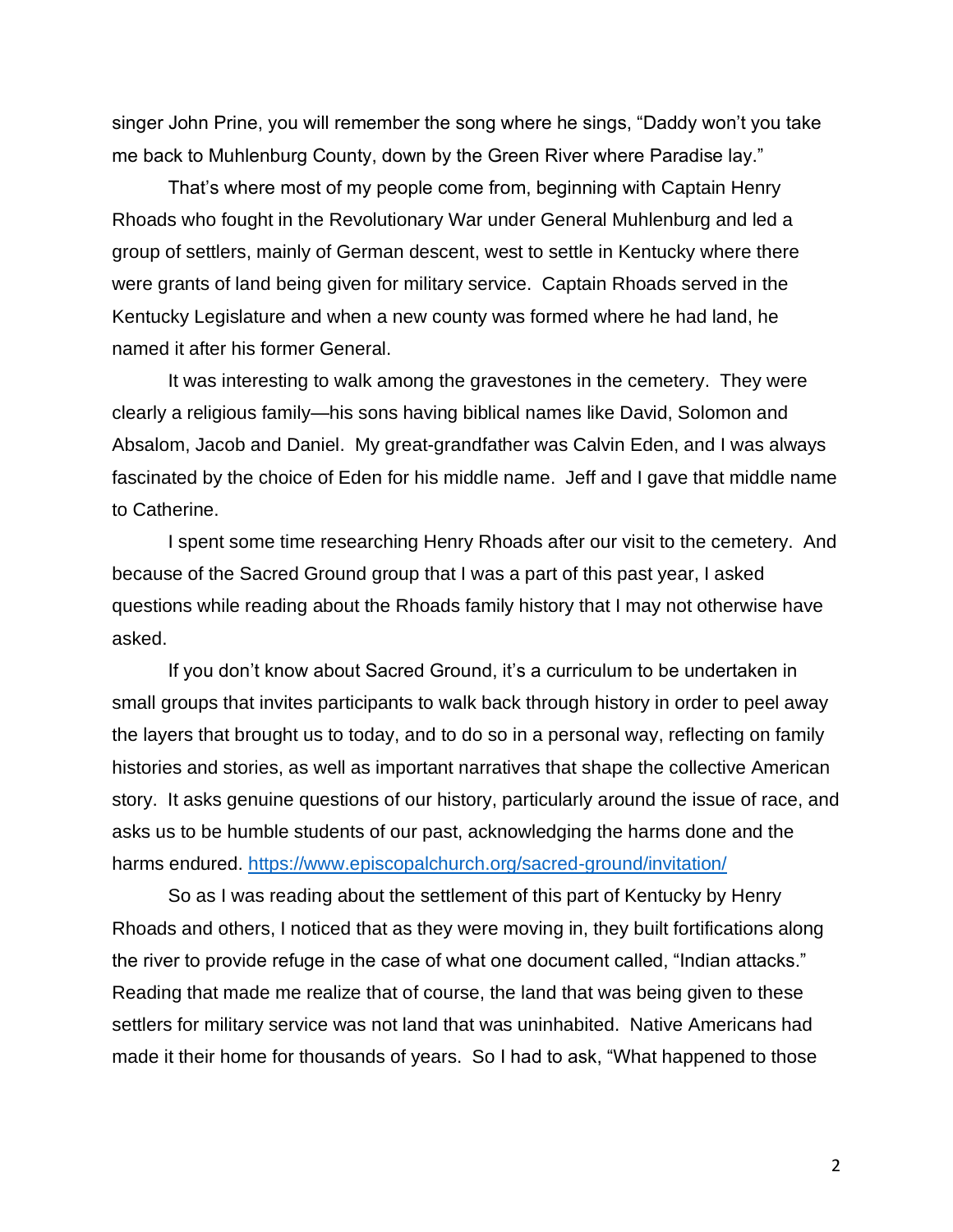people already living on the land when this wave of settlers found their way there and claimed it?"

There was also the question of slave ownership that came up in my research. Apparently, not many, but some of these early settlers brought slaves with them. Would my ancestor Captain Rhoads have owned a slave?

Why are these questions important you might ask? After all, I can't change the past. If my ancestors were part of a movement that drove Native Americans off their land, or if they owned slaves, I can't go back and change that. But I believe that we can't move forward to something better without fully understanding our past. Both as a nation, and in our own personal histories.

Think about your own stories, your families of origin, where you come from, and where you've been. All of us have both positive and negative things that have shaped who we are. And while it's right to celebrate the positive influences on who we are, we can't grow without being honest about the negative things, too—things like abuse, addiction, harmful family dynamics, violence, and more. We have to be honest about our past in order to heal those broken part of ourselves so that we can pass on a healthier future to our children.

I believe that's true for our country as well. There has been a lot of talk lately about what gets taught in our schools regarding our nation's complicated history of racial injustice. Our local school board will be debating this topic this week, as a controversy was recently sparked by an AP English summer reading list that asked students to choose a book about racial injustice. Patrick, my son who will be a Junior next year, is taking that class, so our family is right in the middle of this debate.

I am always in support of truth-telling, even when it's hard. Even when it's painful and shameful. And I am convinced that we and our children can handle that truthtelling, and that in fact, it will make us stronger and more resilient, kinder and more justice-oriented.

Like the Sacred Ground work that many of us here at Christ Church participated in, I believe that our young people need to do this work, too. Leonard Pitts, Jr. calls this work of walking back through history to peel away the layers that brought us to today, **walking sacred ground**. He says, *Understand that this is sacred ground and it hurts to*